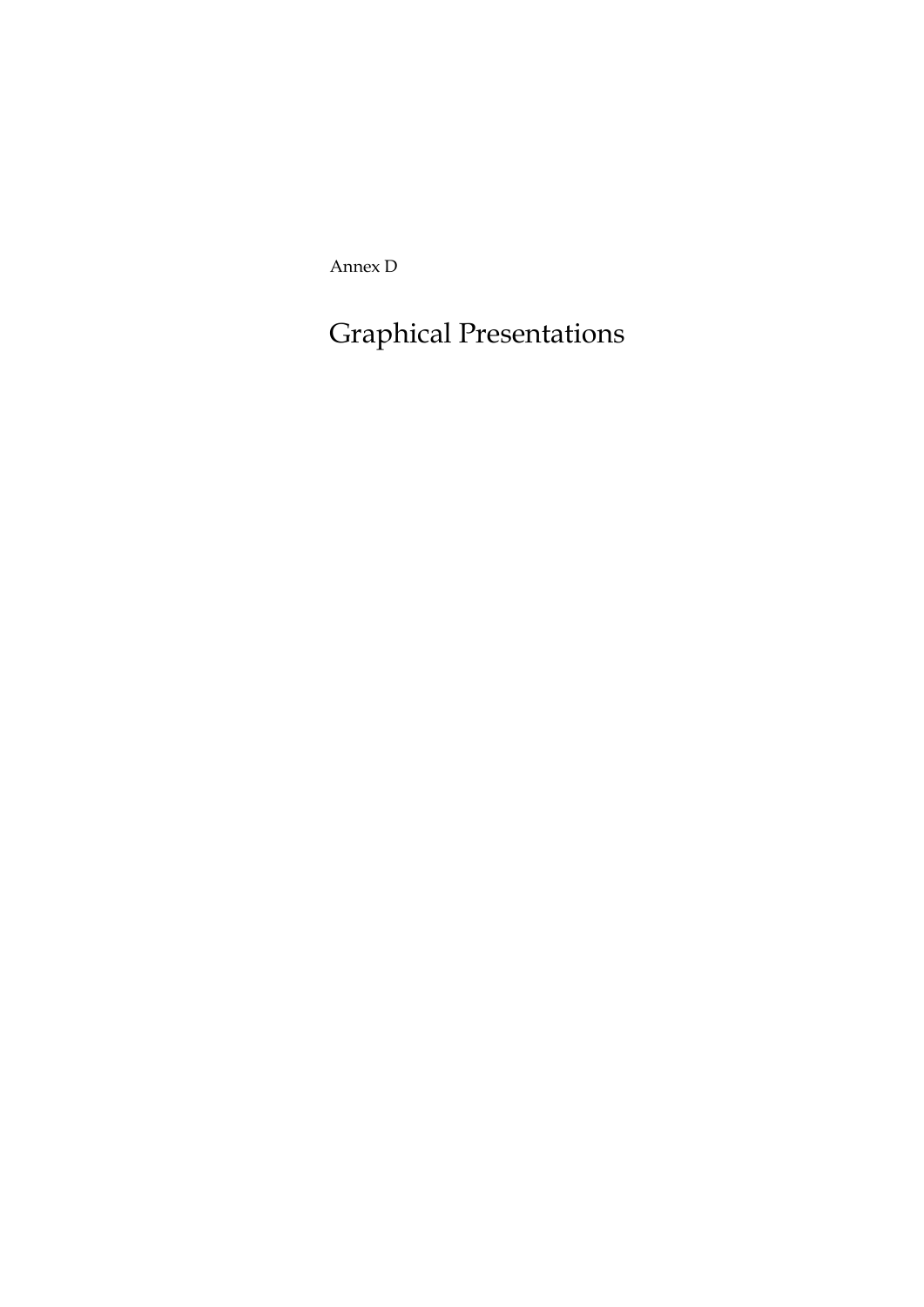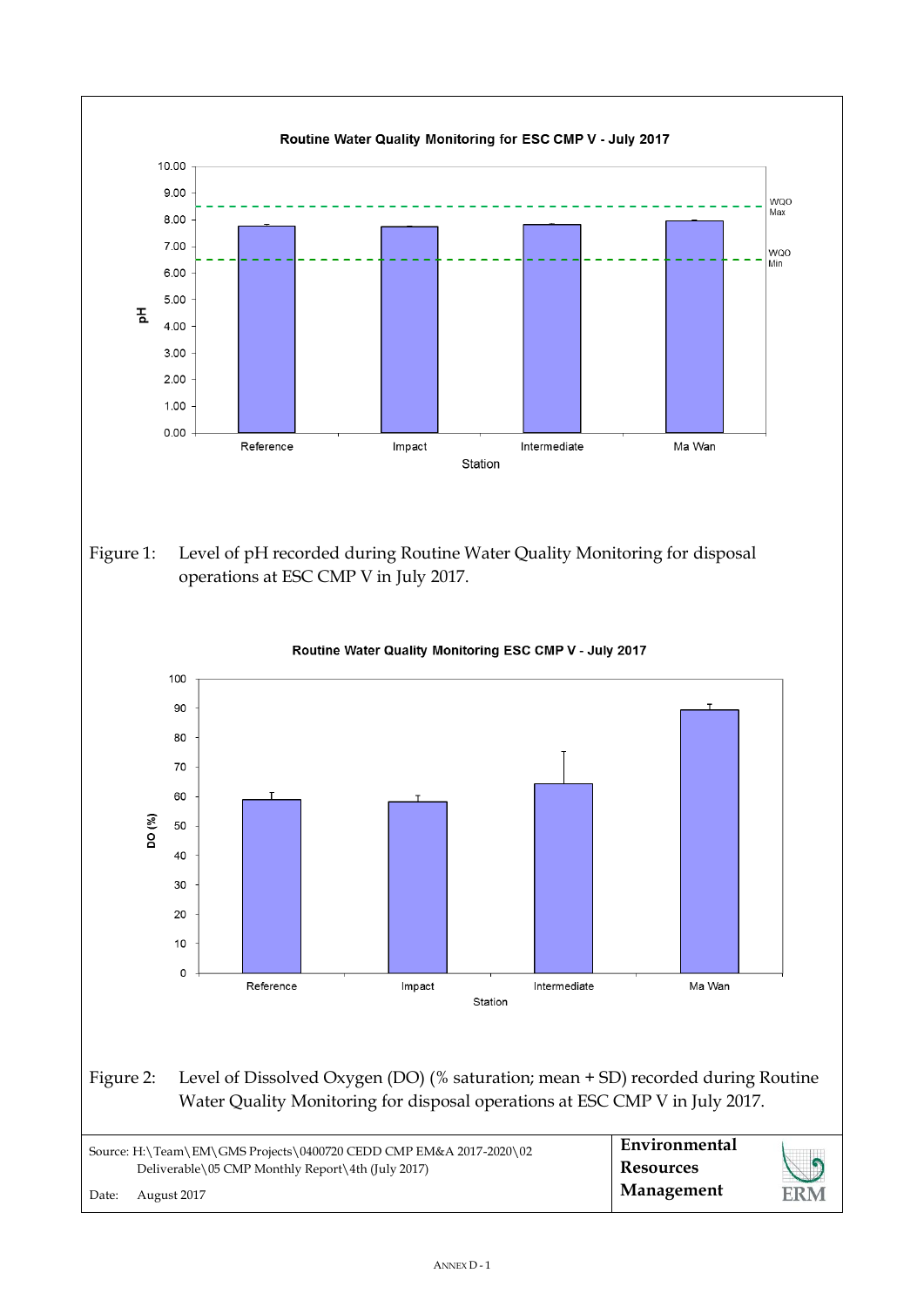![](_page_2_Figure_0.jpeg)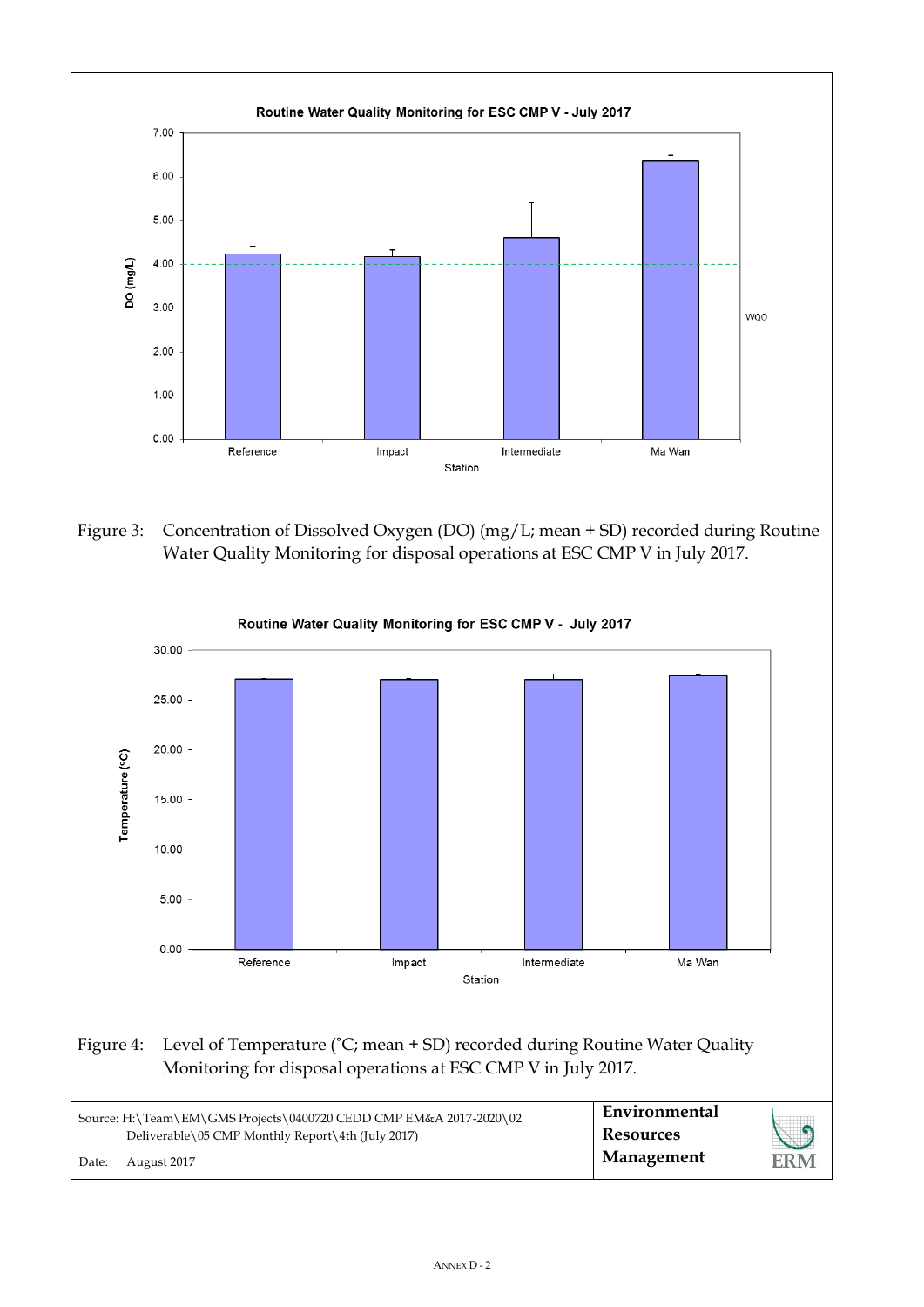![](_page_3_Figure_0.jpeg)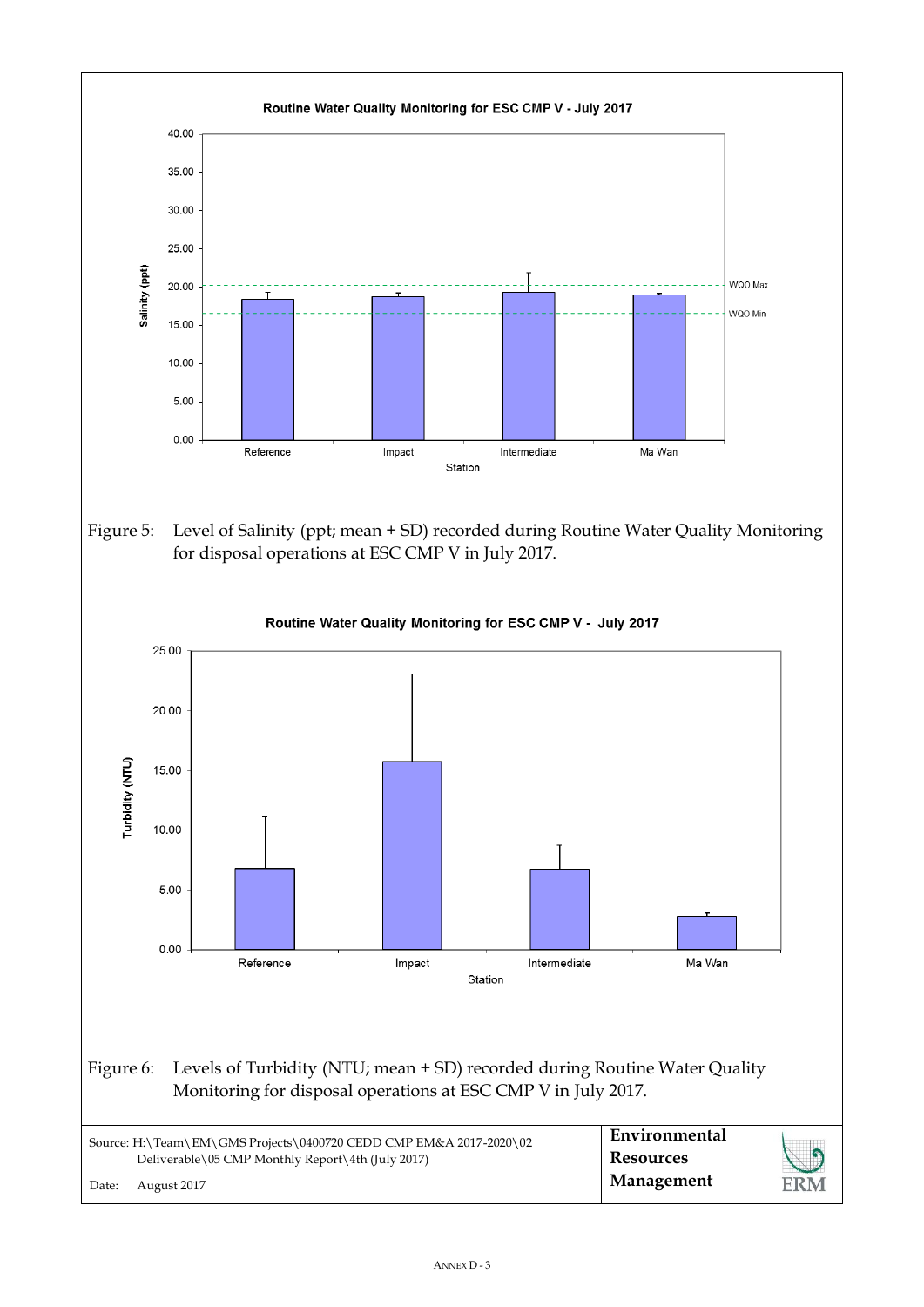![](_page_4_Figure_0.jpeg)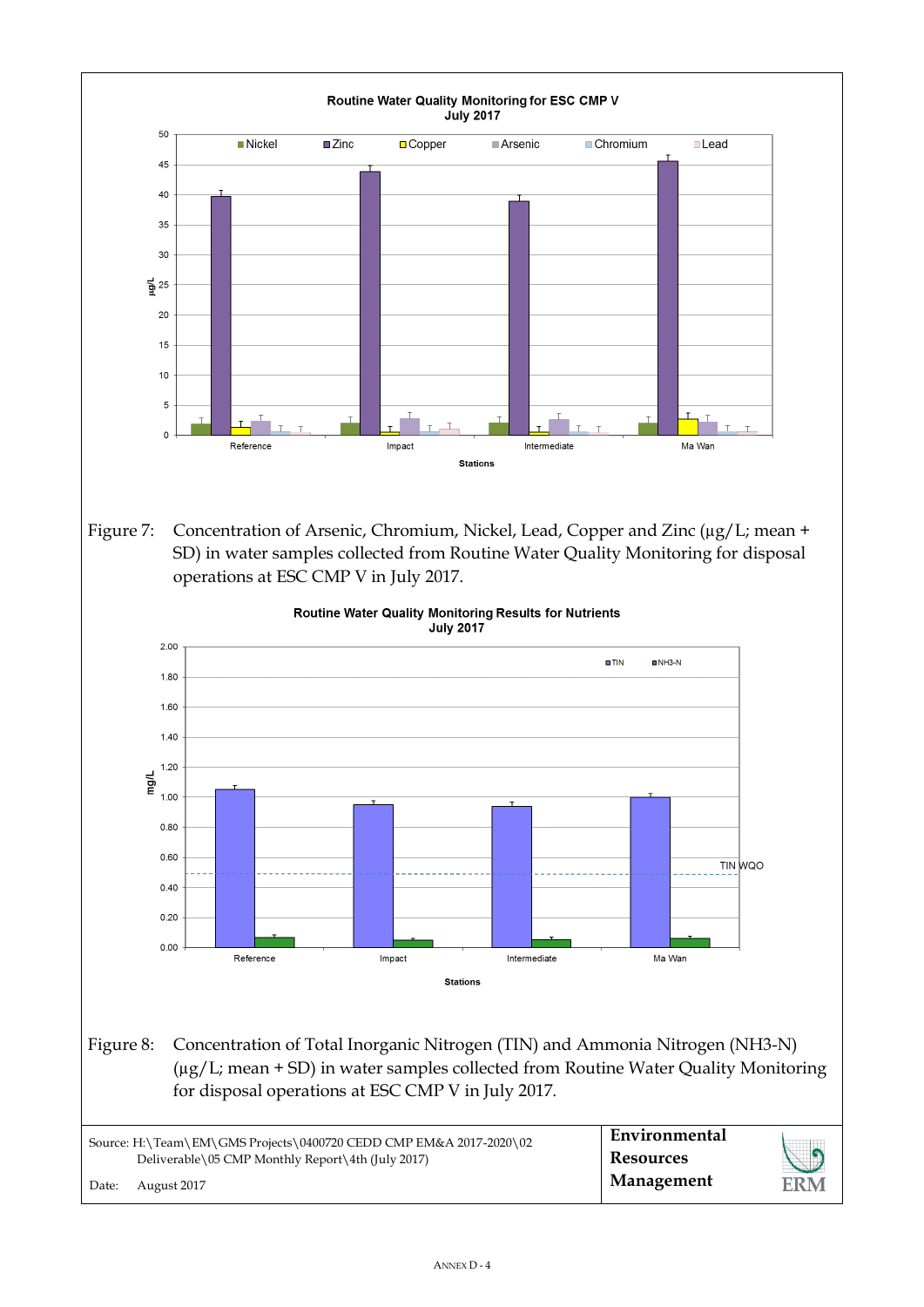![](_page_5_Figure_0.jpeg)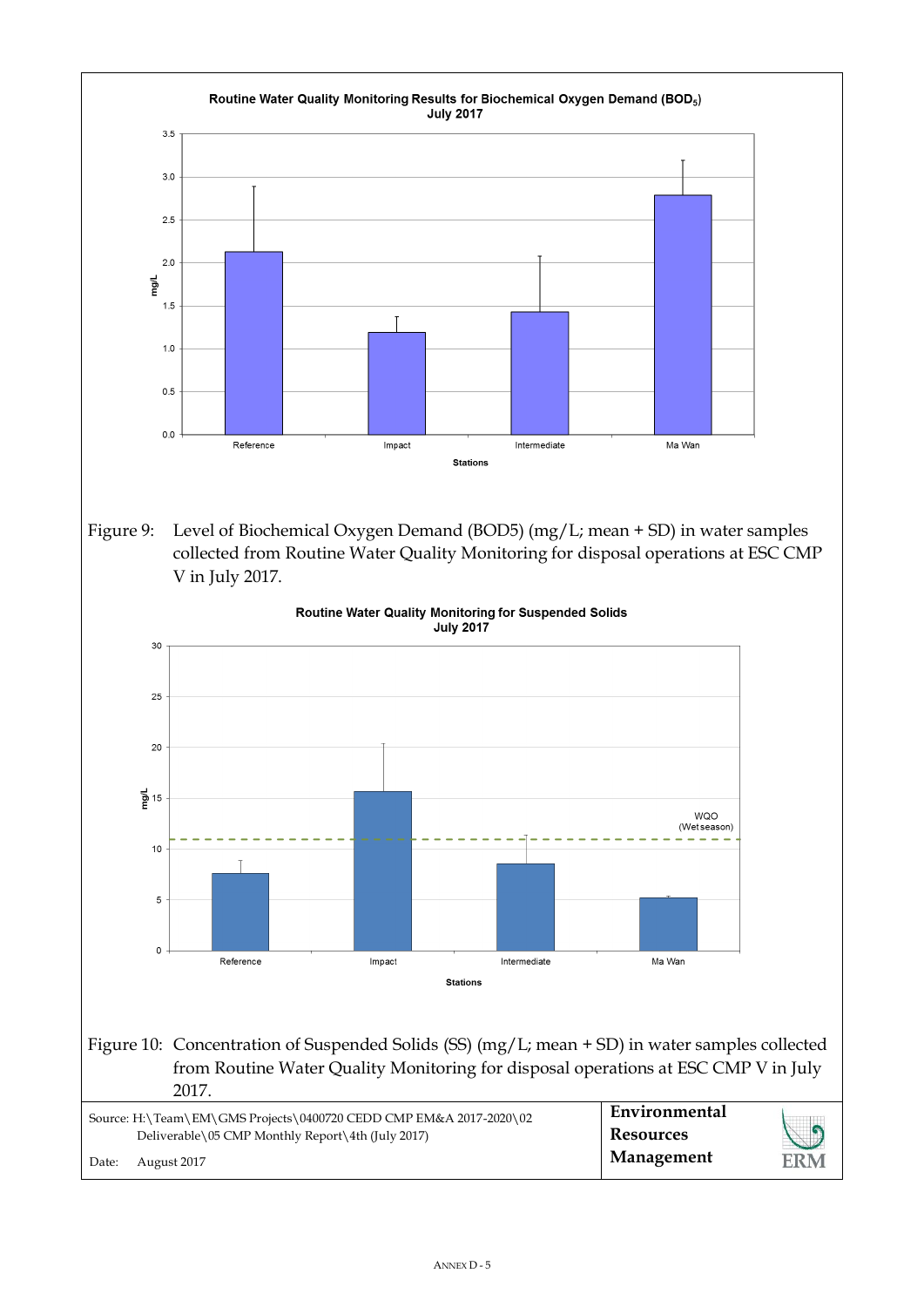![](_page_6_Figure_0.jpeg)

Figure 11: Concentration of Metals and Metalloid (Cr, Cu, Ni, Pb, Zn, As; mg/kg dry weight; mean +SD) in sediment samples collected from Pit Specific Sediment Chemistry Monitoring for ESC CMP Vd in June 2017.

 $1.0$ 

![](_page_6_Figure_2.jpeg)

![](_page_6_Figure_3.jpeg)

## Figure 12: Concentration of Metals (Cd, Hg, Ag; mg/kg dry weight; mean +SD) in sediment samples collected from Pit Specific Sediment Chemistry Monitoring for ESC CMP Vd in June 2017.

|       | Source: H:\Team\EM\GMS Projects\0400720 CEDD CMP EM&A 2017-2020\02 | Environmental |            |
|-------|--------------------------------------------------------------------|---------------|------------|
|       | Deliverable\05 CMP Monthly Report\4th (July 2017)                  | Resources     | $\sqrt{2}$ |
| Date: | August 2017                                                        | Management    | ERM        |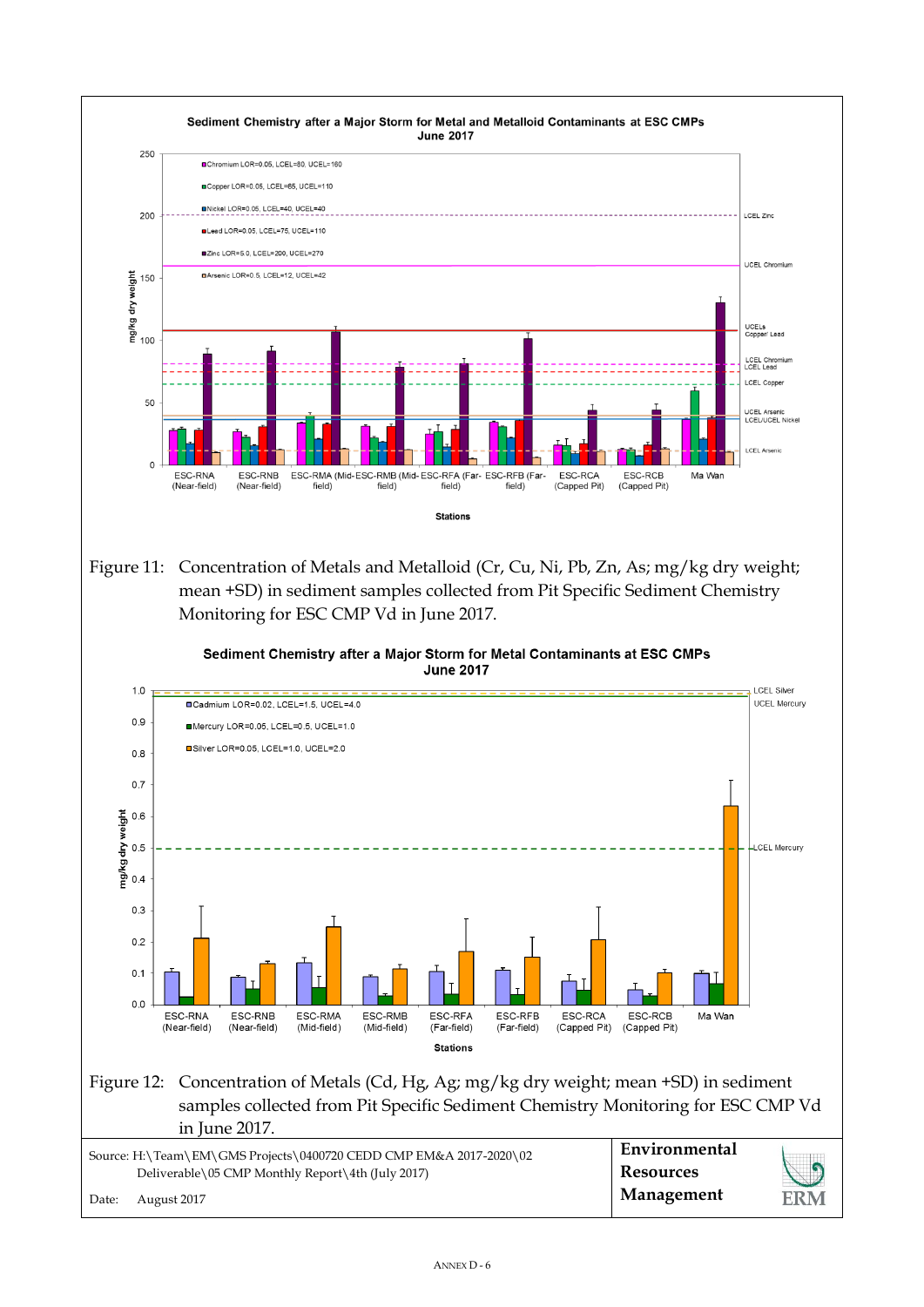![](_page_7_Figure_0.jpeg)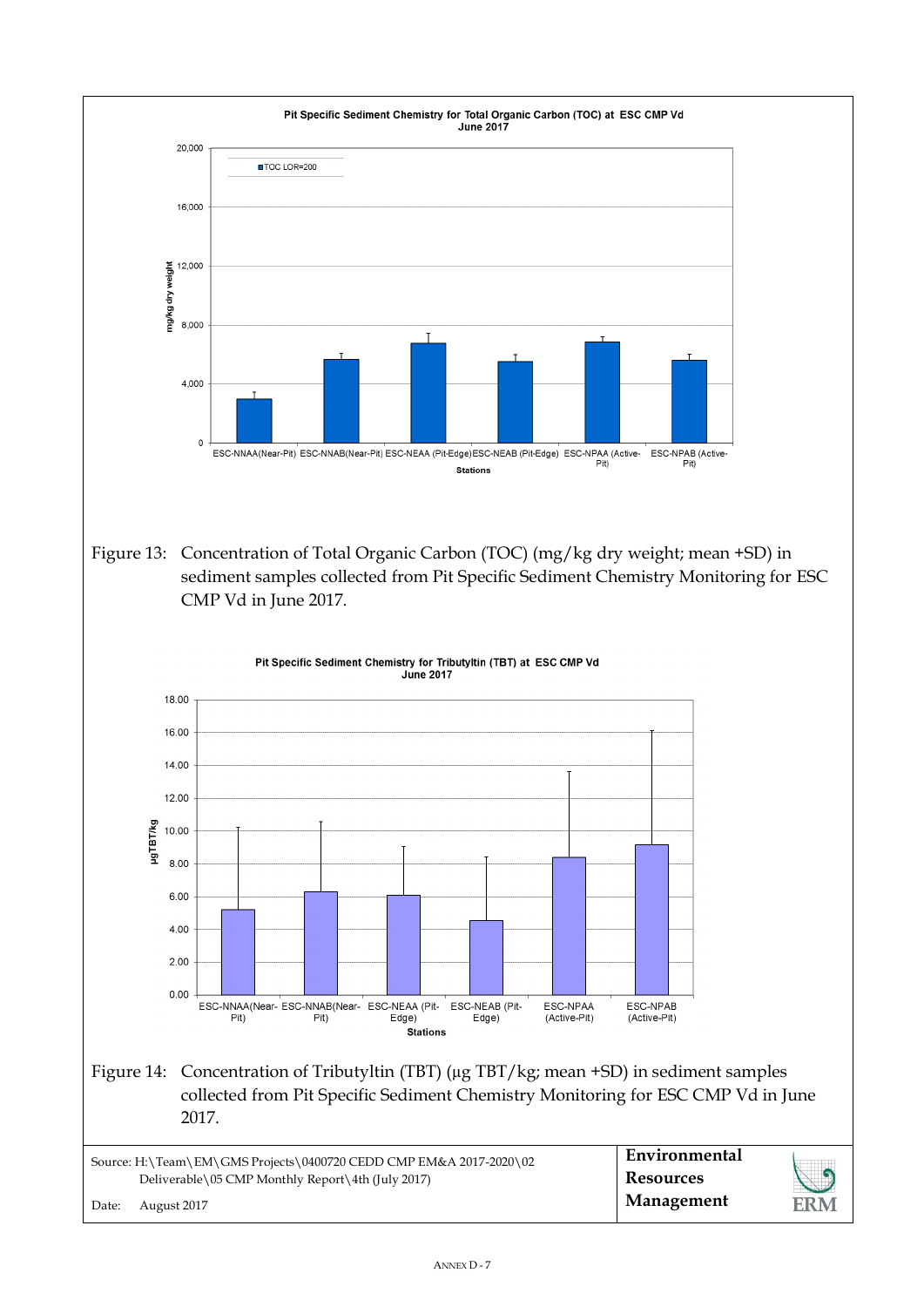![](_page_8_Figure_0.jpeg)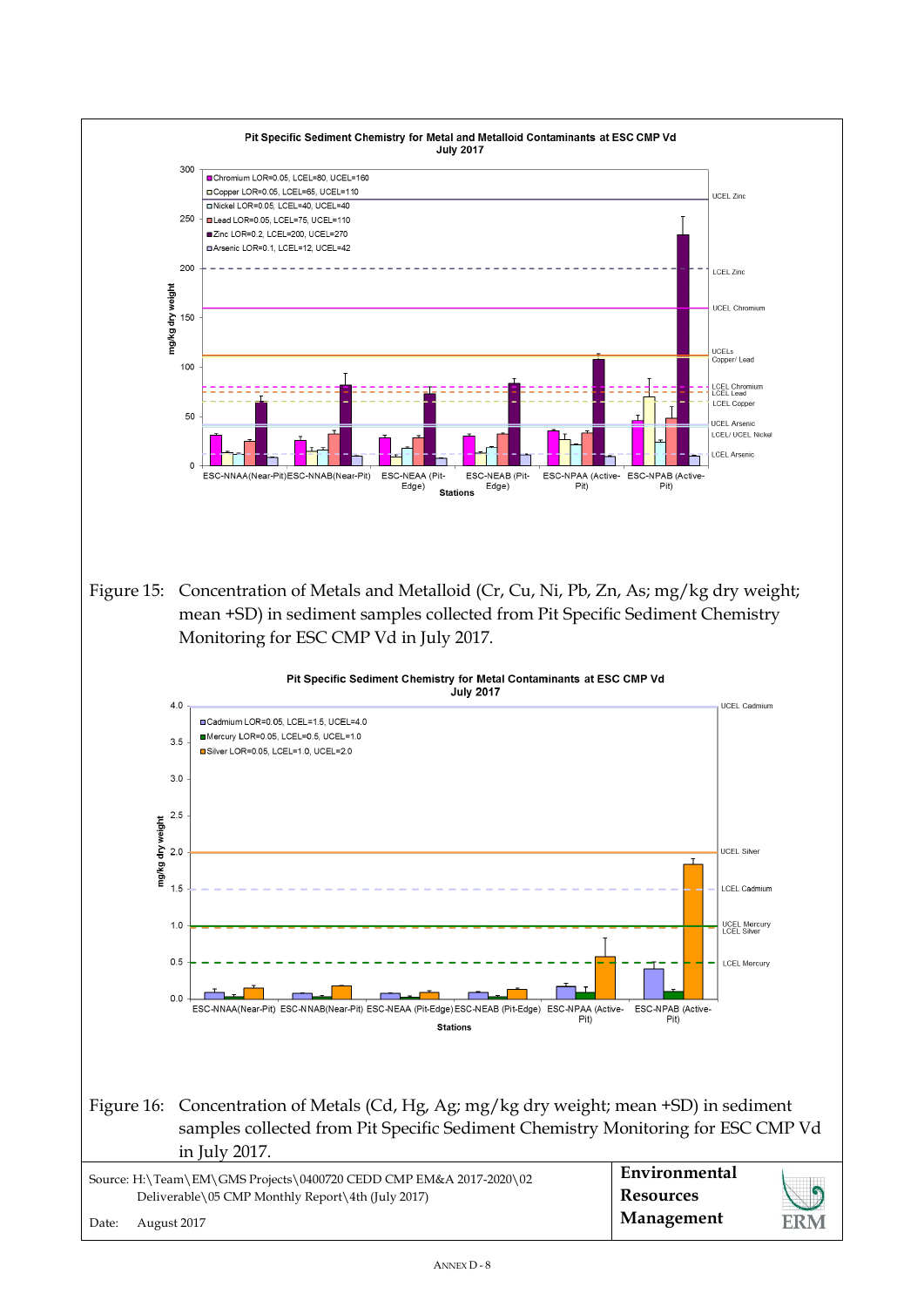![](_page_9_Figure_0.jpeg)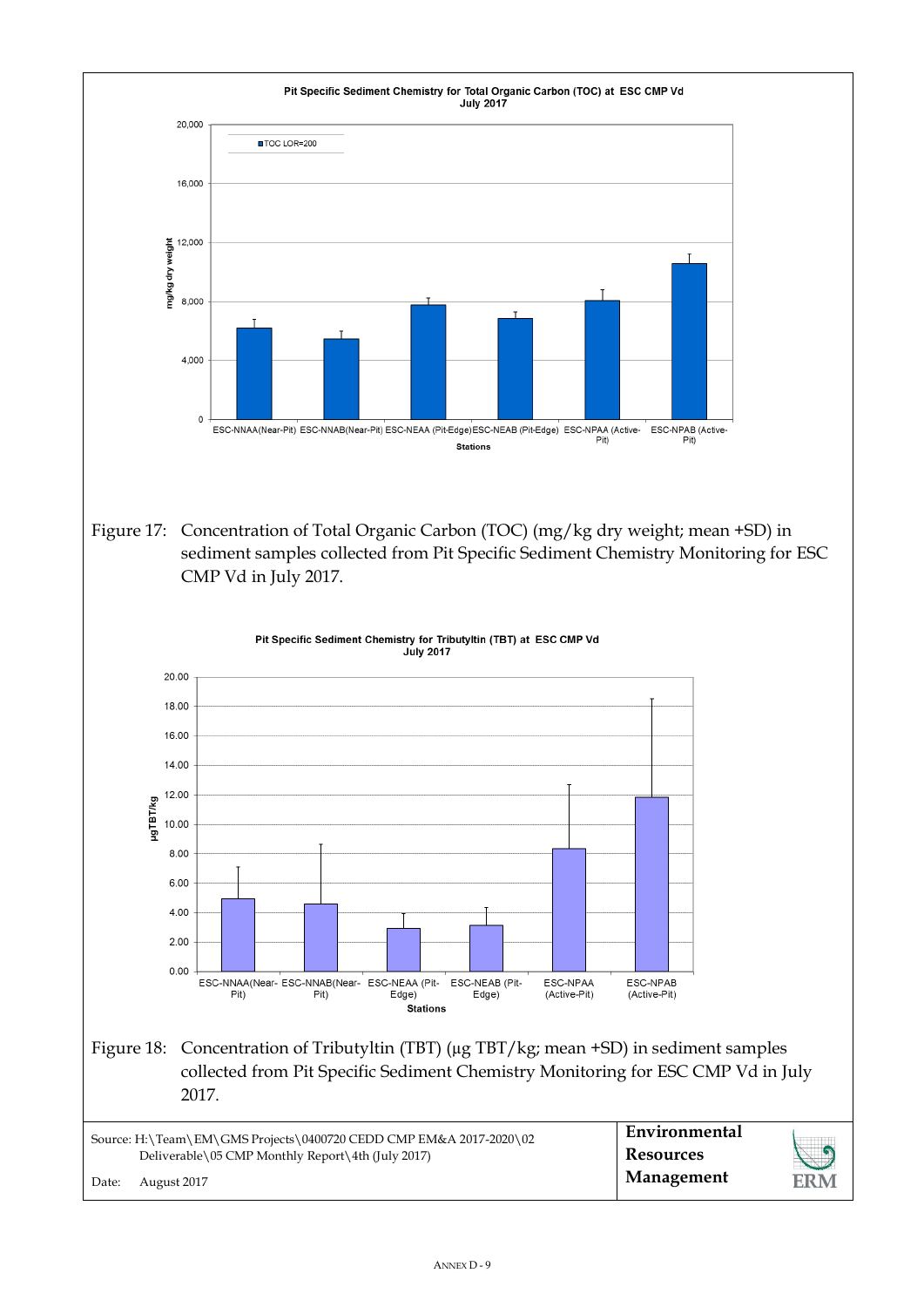![](_page_10_Figure_0.jpeg)

Figure 19: Concentration of Metals and Metalloid (Cr, Cu, Ni, Pb, Zn, As; mean +SD) in sediment samples collected from Cumulative Impact Sediment Chemistry Monitoring for ESC CMPs in June 2017.

![](_page_10_Figure_2.jpeg)

ANNEX D - 10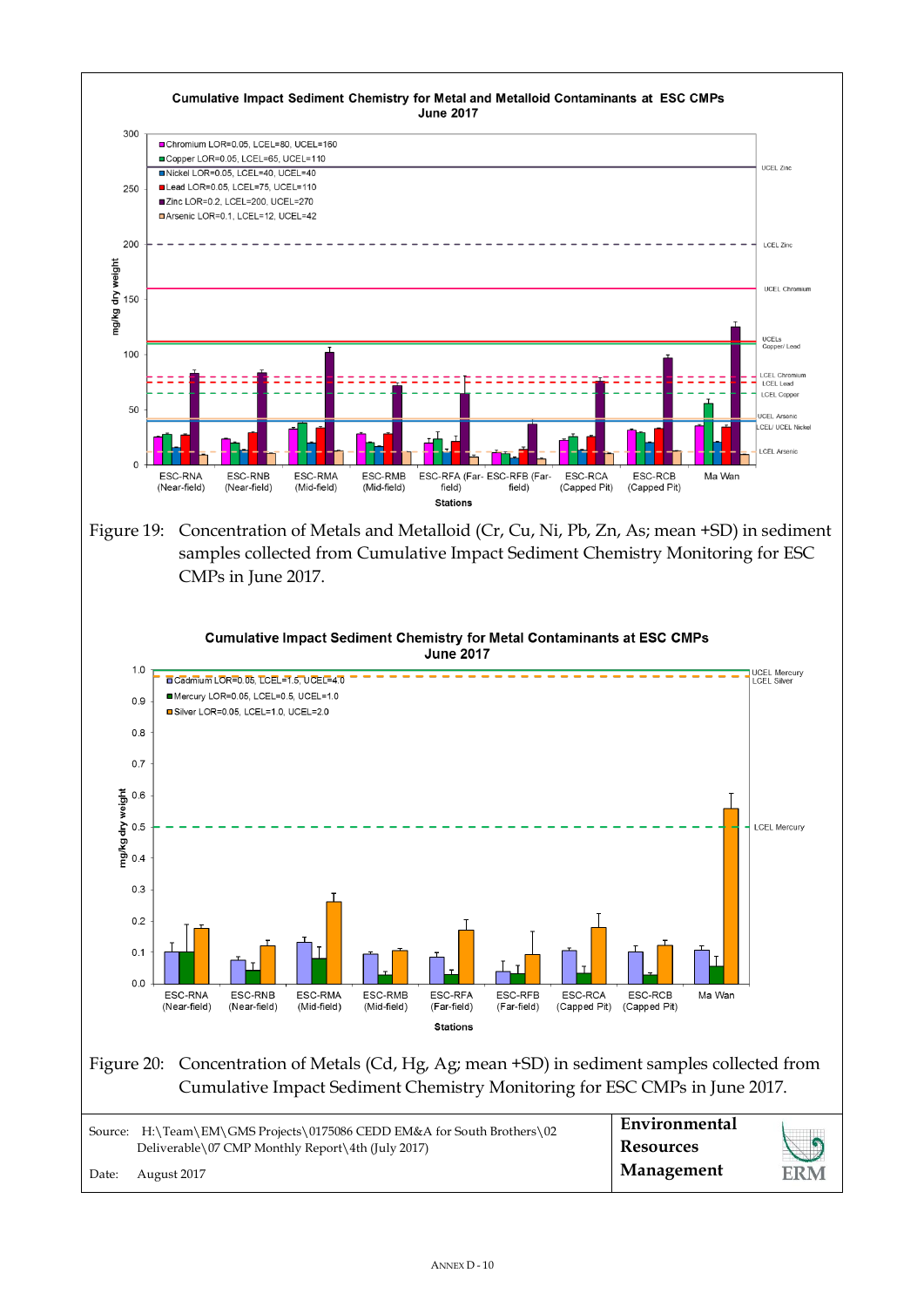![](_page_11_Figure_0.jpeg)